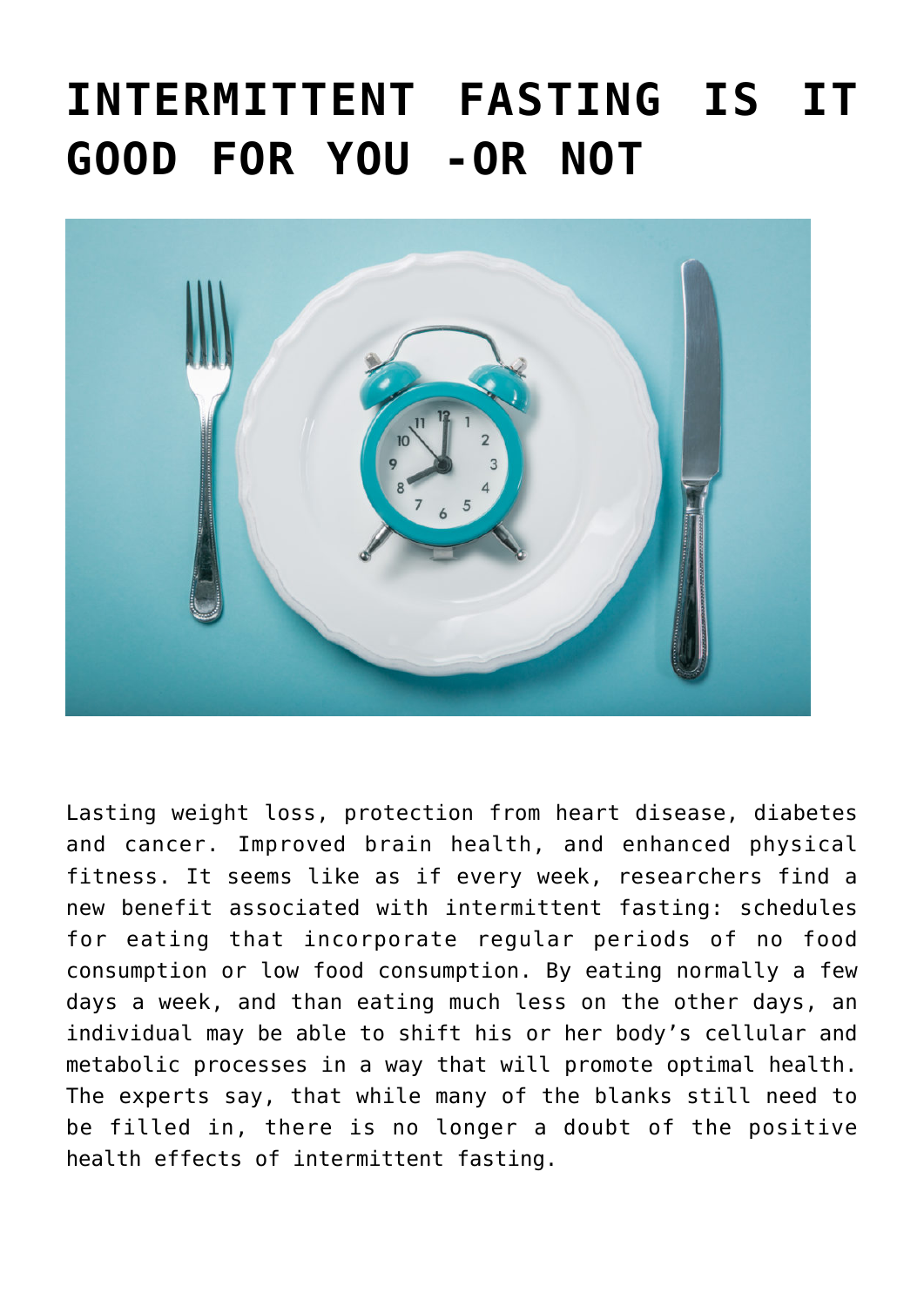

There continues to be very good evidence that intermittent fasting is producing some weight-loss benefits, and we now have some evidence that these diets can also reduce inflammation. These diets can reduce blood pressure and resting heart rate, and they also seen to have some beneficial effects on the cardiovascular system, says Benjamin Horne, the director of cardiovascular and genetic epidemiology at Utah'nonprofit Intermountain Healthcare system, who has published some research on the subject. Intermittent fasting is something that is definitely moving into practice in the medical field, and it is a reasonable approach for individuals who do not like daily restriction of their calories.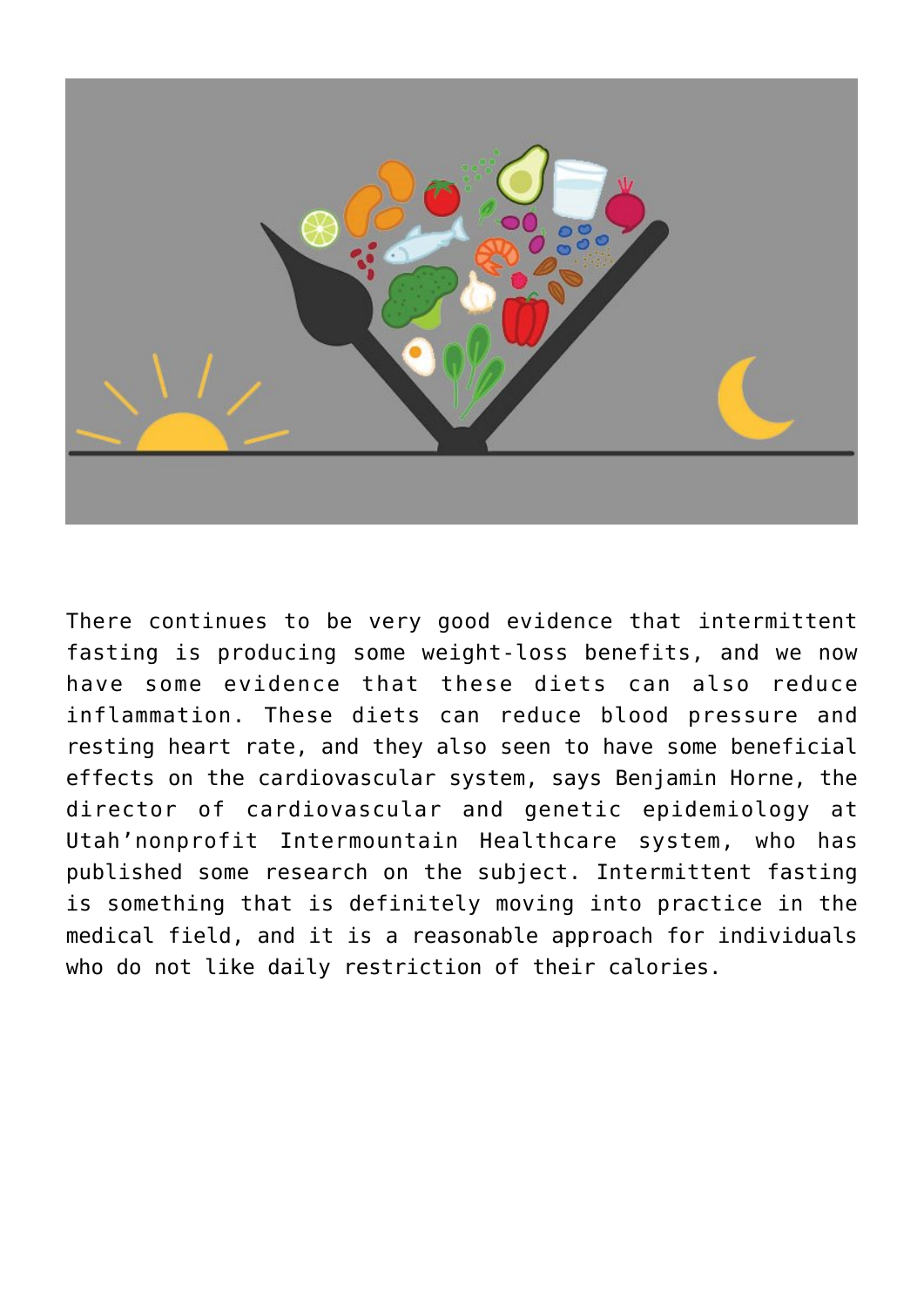

The bulk of the early research on fasting focused on weight loss. Studies that were comparing intermittent fasting (also is known as intermittent energy restriction) with caloriecutting diets have now found that people lose more weight on a fasting plan. They also seen to actually like the diet better: intermittent fasters tend to drop out of the dietary studies at a much lower rates than the calorie cutters. Intermittent fasting has become a good option for weight loss for overweight and people who are obese, says Michelle Harvie, who is a research dietitian with the Prevent Breast Cancer unit at the Manchester Breast Centre in the U.K. Harvie has coauthored studies on intermittent fasting, also her research has repeatedly shown that it has outperforms the traditional diets involving weight loss, improvement in insulin resistance and reduction of body fat. Also, she found some evidence that intermittent fasting may out do the traditional weight loss plans in lowering the risk for breast cancer. Most of Harvie's research has examined 5:2 fasting plans-restricting the calorie intake for two days a week, and allowing the other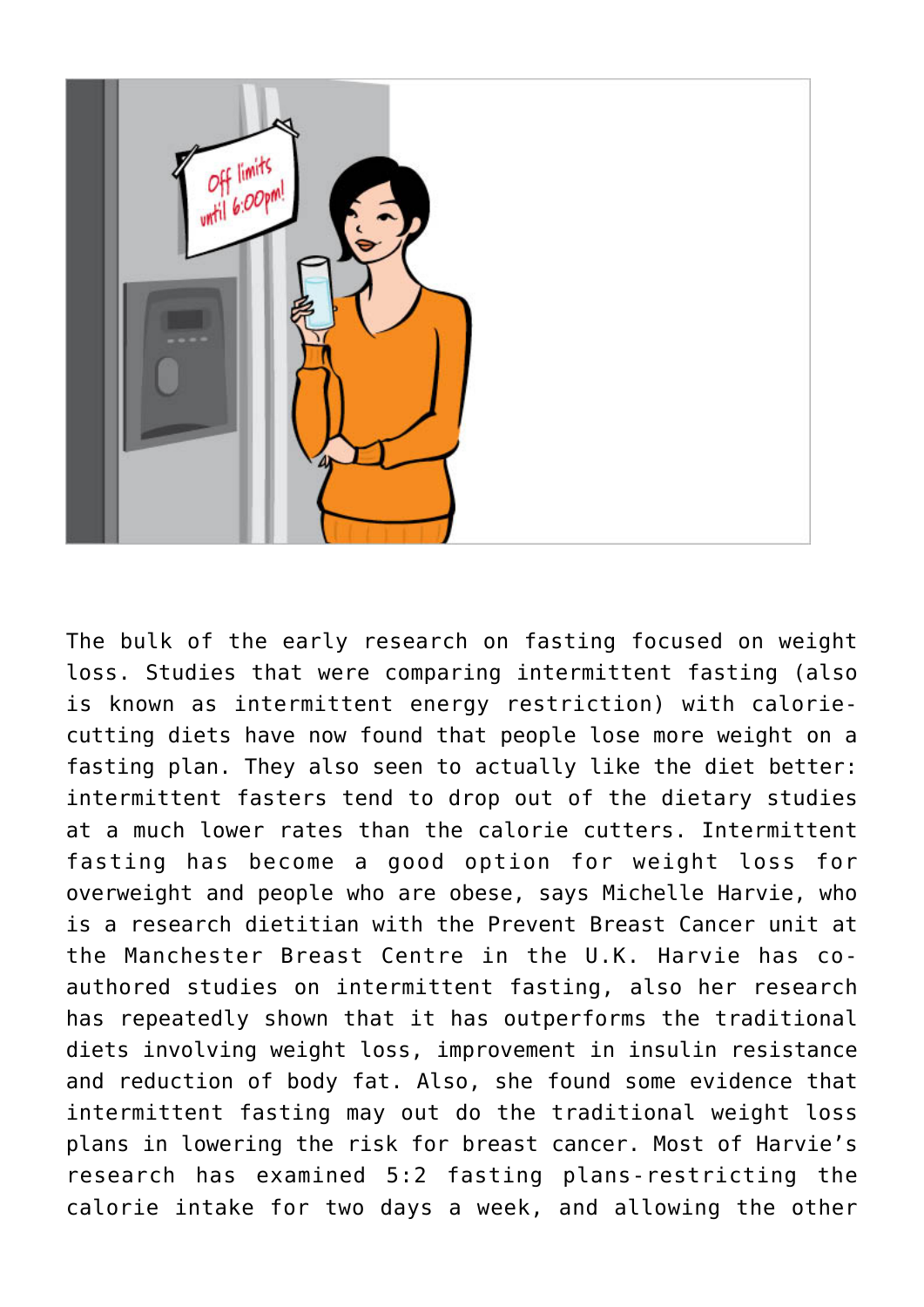five day for normal eating. However, she says there is also promising research on the diets that impose fasting every other day, also on time-restricted fasting, in which the daily food consumption is being restricted to a six-or eight-hour window.



However none of these have been studied head-to-head, but they all do improve health, says Mr Mark Mattson, chief of the Laboratory of Neurosciences at the National Institute on Aging, also a professor of neuroscience at the Johns Hopkins School of Medicine. Mr Mattson has in the past published multiple studies on intermittent fasting. There is evidence that these diets bolster stress resistance, also combat inflammation at a cellular level, says Mr Mattson. Individuals undergo a metabolic switch in which the liver's energy stores are depleted, so the body's cells will start using fat and ketones for energy, he says. The switch is a form of mild challenge to the human body, being compare to exercise; just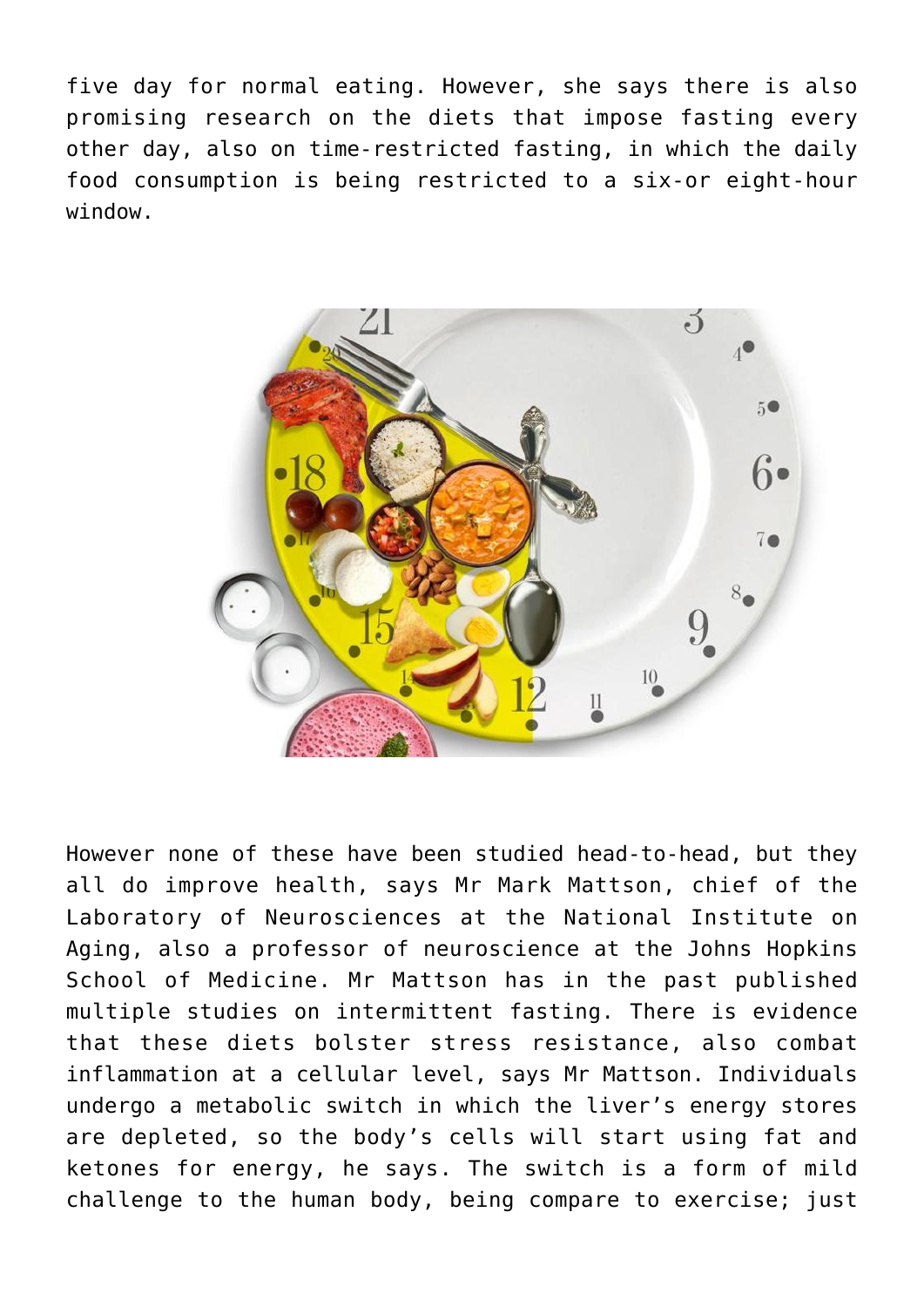as lifting weights or running stresses the body in many beneficial ways, the stress being imposed by fasting appears to induce some similarly beneficial adaptations. Whether you're fasting or you're talking about physical activity, these cycles of challenge, recovery, challenge, recovery seen to have optimize both function, also durability of most cell sites, says Mark Mattson. Fasting will also sense evolutionarily. While, all-the-time access to food is a relatively new phenomenon in our human history. Back when sustenance was much harder to come by, natural selection would have favored people whose bodies and brains functioned well in a food-deprived state, says Mattson.



However, the experts acknowledge there are still unknowns. Almost all the human research to date has been in obese adults or overweight. We really don't know of its benefits in normalweight individuals, as it has not yet been studied, says Harvie. It is also not yet clear if it is any long-term risks. How should one try it? Mattson says the 5:2 plan has the most data backing it up. Two days a week ( either broken up or consecutive), consume just 500 calories daily of protein or fat foods like fish, eggs and nuts. One day's meal plan could be for breakfast two scrambled eggs ( 180 calories ), for a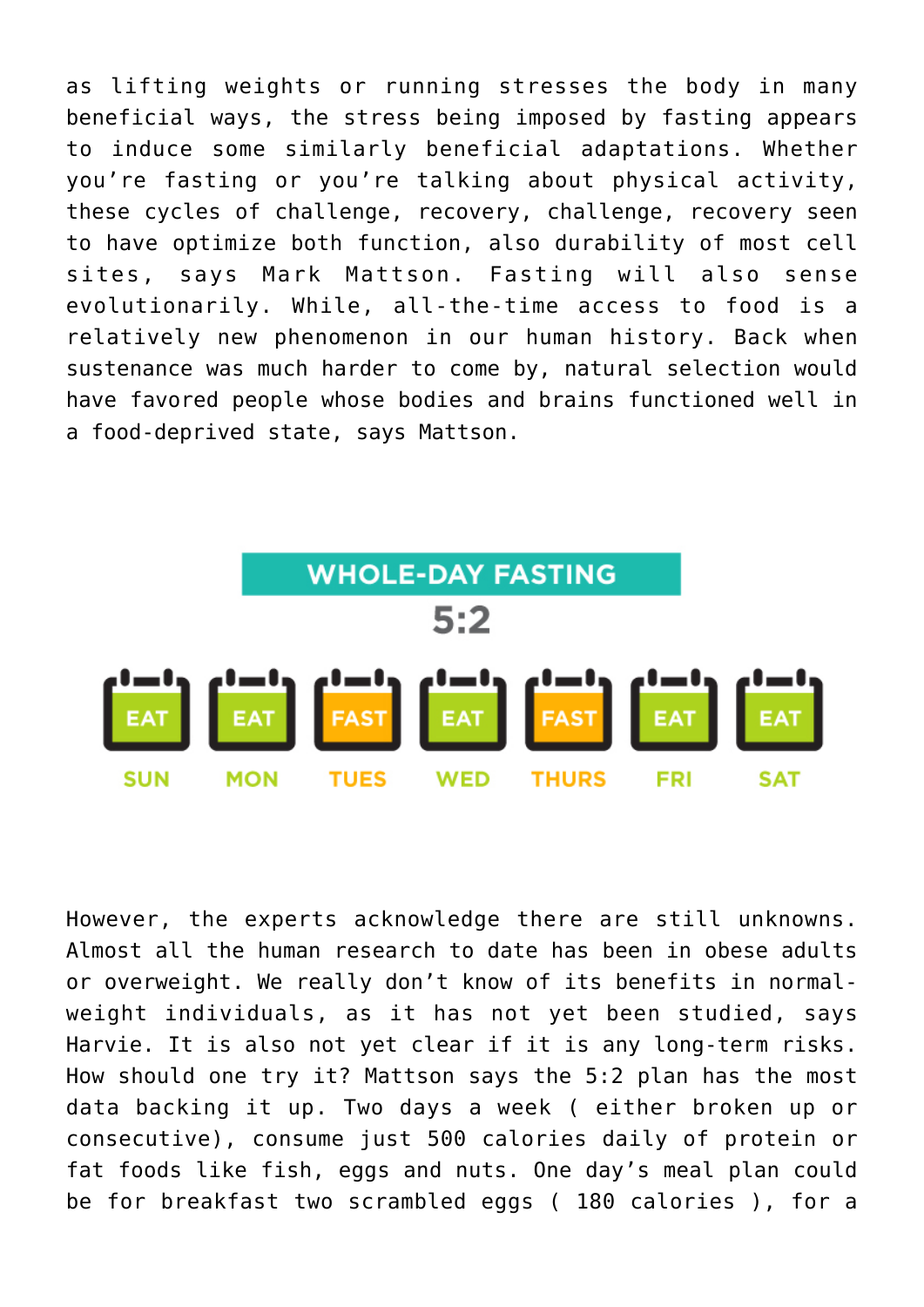snack, a quarter cup of almonds (200 calories) and for dinner a four-ounce cod fillet (100 calories). However, you like, you can divvy up the calories. But better to have very little or no carbohydrates, says Mattson. While you'll want to only eat healthy foods the rest of the week, you won't have to avoid carbs or count calories. Mattson says you can expect for the first few weeks to feel hungry. But by the end of month 1, we have found, almost all has adapted and there were not any symptoms. It may eventually turn out that longer periods of fasting-say, going with-out any food at all for 24 hours could be beneficial even more. But we need more human data. I suggest that people talk to their physician first, Horne stresses, the intermittent fasting is not my friends a silver bullet: There is no amount of fasting or exercise that can overcome an unhealthy lifestyle or a bad diet.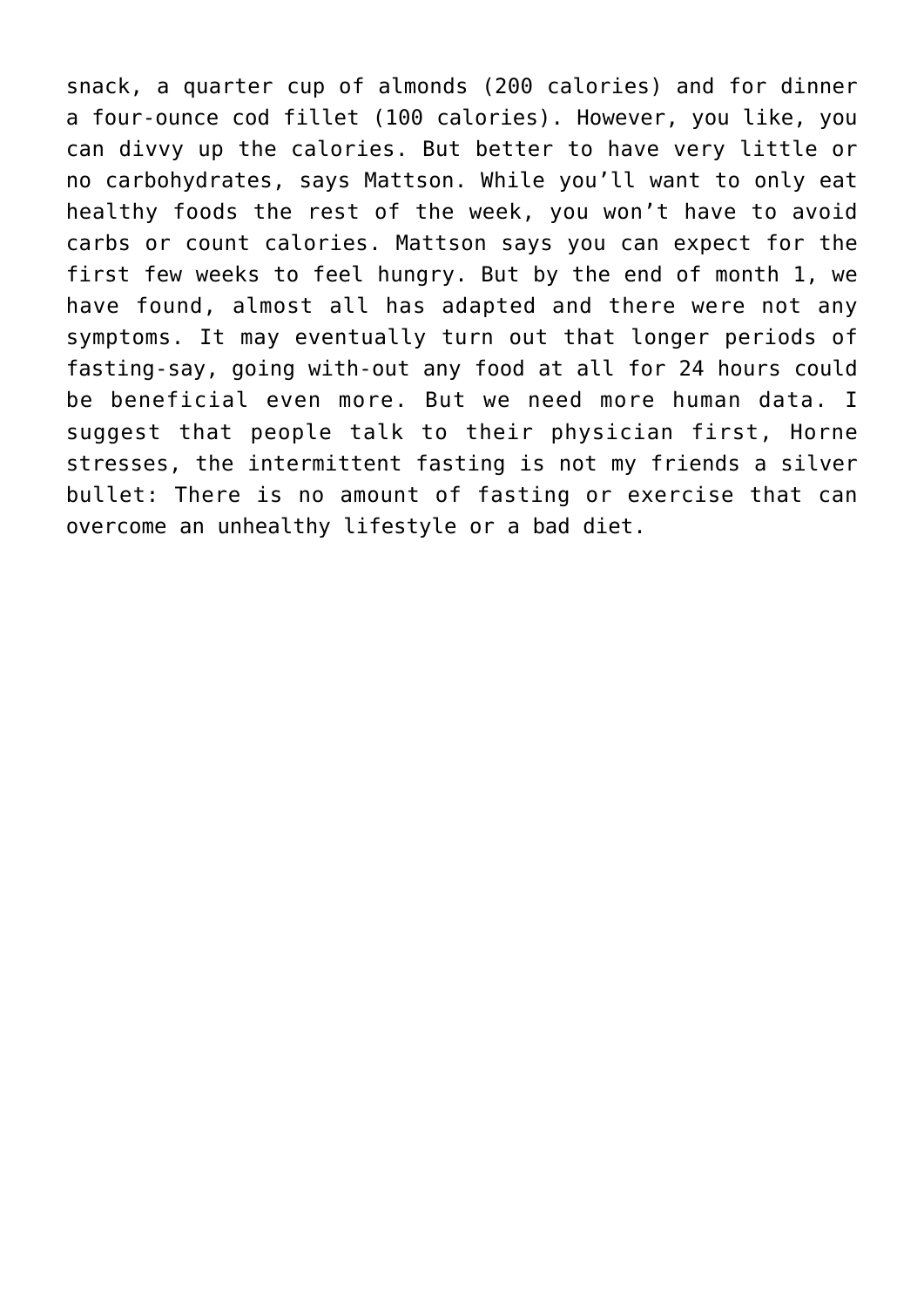## FOOD FOR. ATHOUGHT, MAYBE,

Another way for us to guard against overeating healthybut-rich foods is for us to slow down at the dinner table. A lot of us are eating way too fast, says Mira Ilic, a clinical dietitian at the Cleveland Clinic. It takes a minimum of 20 minutes for our brain to pick up on satiety, the fullness of the stomach, and you will miss the cue of being full if you are eating too quickly.

May you be always in good health. Humbly your Paul Earl